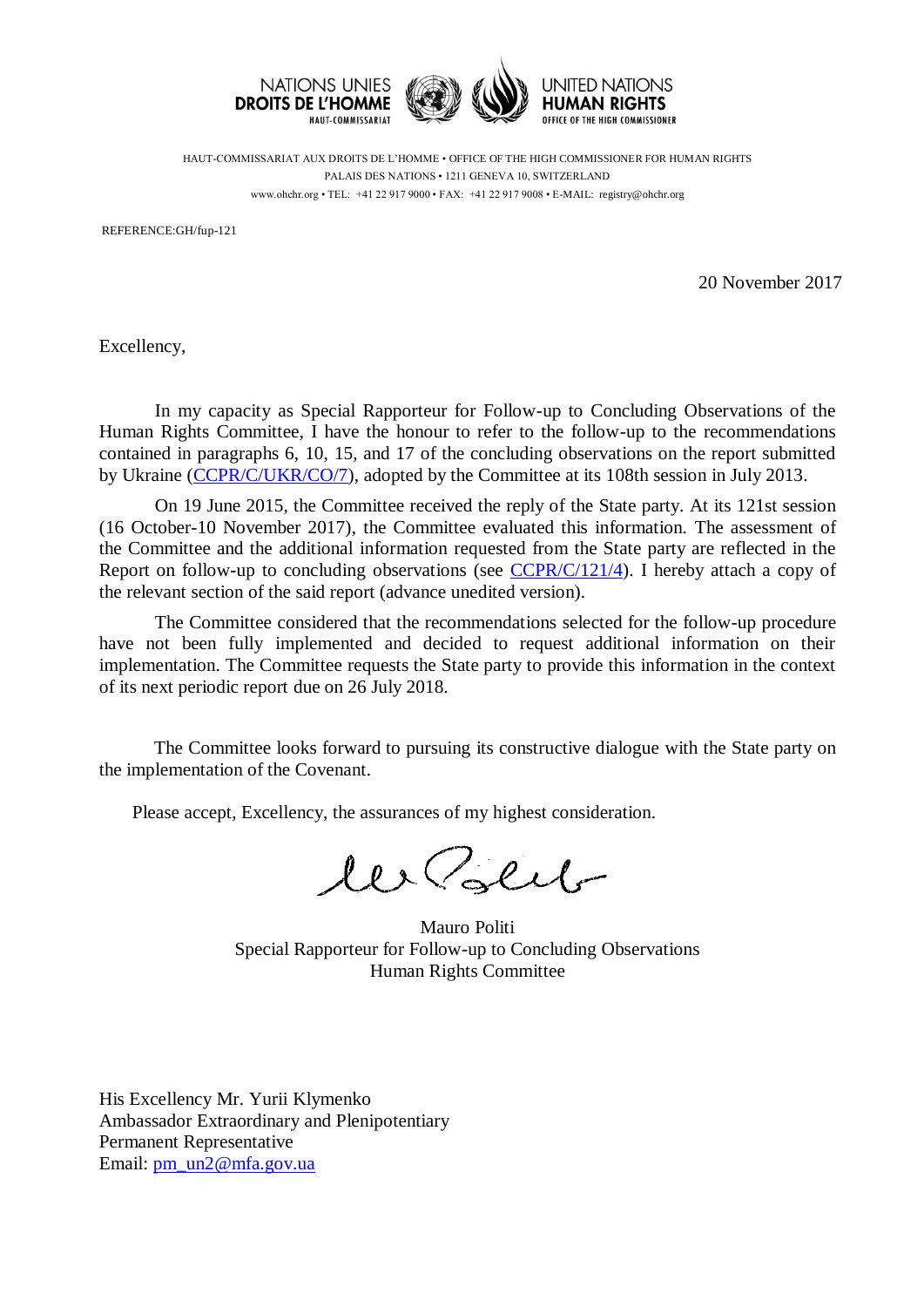

# **Report on follow-up to concluding observations of the Human Rights Committee, [CCPR/C/121/4](http://tbinternet.ohchr.org/Treaties/CCPR/Shared%20Documents/1_Global/CCPR_C_121_4_26620_E.pdf)**:

## **Assessment of replies<sup>1</sup>**

- **A Reply/action largely satisfactory:** The State party has provided evidence of significant action taken towards the implementation of the recommendation made by the Committee.
- **B Reply/action partially satisfactory:** The State party has taken steps towards the implementation of the recommendation, but additional information or action remains necessary.
- **C Reply/action not satisfactory:** A response has been received, but action taken or information provided by the State party is not relevant or does not implement the recommendation.
- **D No cooperation with the Committee:** No follow-up report has been received after the reminder(s).
- **E Information or measures taken are contrary to or reflect rejection of the recommendation**

| <i>Ukraine</i>           |                                                                                                                                                              |
|--------------------------|--------------------------------------------------------------------------------------------------------------------------------------------------------------|
|                          |                                                                                                                                                              |
| Concluding observations: | CCPR/C/UKR/CO/7, 23 July 2013                                                                                                                                |
| Follow-up paragraphs:    | 6, 10, 15 and 17                                                                                                                                             |
| First reply:             | CCPR/C/UKR/CO/7/Add.1,19 June 2015                                                                                                                           |
| Committee's evaluation:  | Additional information required on paragraphs $6[C]$ ,<br>$10[B][B], 15[C][B][B][C]$ and $17[B][B]$                                                          |
|                          | Non-governmental organizations: Human Rights House Foundation, 6 June 2016 <sup>2</sup><br>Coalition of Human Rights Organizations, 4 July 2016 <sup>3</sup> |

# **Paragraph 6:**

 $\overline{\phantom{a}}$ 

**The State party should reconsider its position in relation to Views adopted by the Committee under the First Optional Protocol. It should take all necessary measures to establish mechanisms and appropriate procedures, including the possibility of reopening cases, reducing prison sentences and granting ex gratia compensation, to give full effect to the Committee's Views so as to guarantee an effective remedy when there has been a violation of the Covenant, in accordance with article 2, paragraph 3, of the Covenant.**

### **Summary of State party's reply**

The State party highlights different provisions of the Criminal Procedure Code of 2012 and other laws related to fundamental guarantees, fair trial and the right to redress.

 $1$  Full assessment available from CCPR/C/119/3 and [http://tbinternet.ohchr.org/Treaties/CCPR/Shared%20Documents/1\\_Global/INT\\_CCPR\\_FGD\\_8108](http://tbinternet.ohchr.org/Treaties/CCPR/Shared%20Documents/1_Global/INT_CCPR_FGD_8108_E.pdf) [\\_E.pdf](http://tbinternet.ohchr.org/Treaties/CCPR/Shared%20Documents/1_Global/INT_CCPR_FGD_8108_E.pdf)  $2$  See

[http://tbinternet.ohchr.org/Treaties/CCPR/Shared%20Documents/UKR/INT\\_CCPR\\_NGS\\_UKR\\_24](http://tbinternet.ohchr.org/Treaties/CCPR/Shared%20Documents/UKR/INT_CCPR_NGS_UKR_24405_E.pdf) [405\\_E.pdf.](http://tbinternet.ohchr.org/Treaties/CCPR/Shared%20Documents/UKR/INT_CCPR_NGS_UKR_24405_E.pdf)  $3 Sep$ 

[http://tbinternet.ohchr.org/Treaties/CCPR/Shared%20Documents/UKR/INT\\_CCPR\\_NGS\\_UKR\\_24](http://tbinternet.ohchr.org/Treaties/CCPR/Shared%20Documents/UKR/INT_CCPR_NGS_UKR_24422_E.pdf) [422\\_E.pdf.](http://tbinternet.ohchr.org/Treaties/CCPR/Shared%20Documents/UKR/INT_CCPR_NGS_UKR_24422_E.pdf)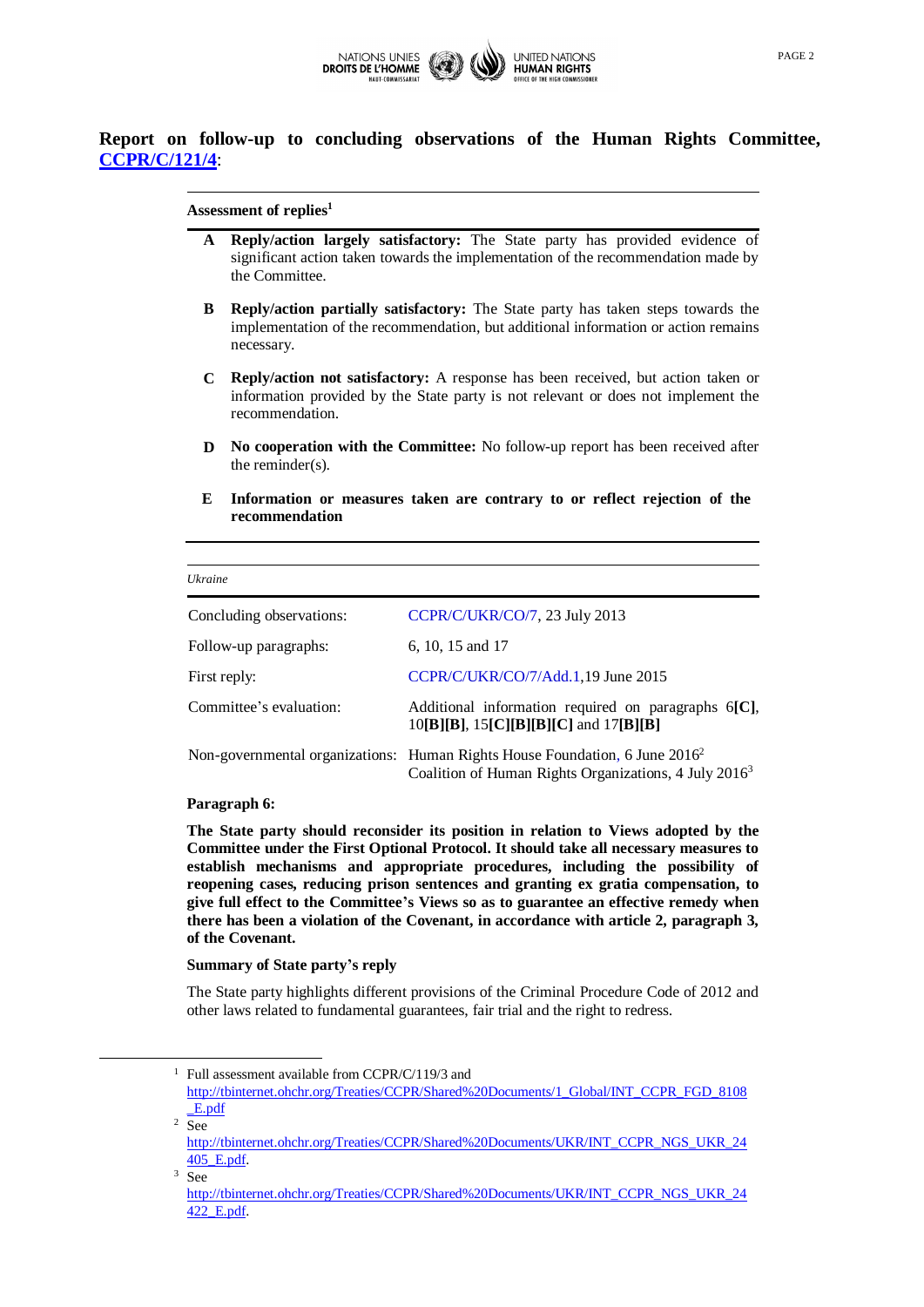

## **Information from non-governmental organizations**

*Centre of Policy and Legal Reform and Human Rights House Foundation*

A bill was submitted to the Parliament on 19 May 2015, proposing that relevant decision of international organizations on the protection of human rights constitute grounds for review of national judicial decisions by the Supreme Court.

The High Specialized Court of Ukraine for Civil and Criminal Cases has repeatedly rejected applications for review of cases arguing that the Committee "is not a judicial body, while its decisions in their form and content are not adjudications and are not legally binding."

# **Committee's evaluation**

**[C]:** The information provided by the State party is not relevant to the recommendation. The Committee notes however the submission to the Parliament on 19 May 2015 of a bill that would recognize decisions related to human rights protection adopted by international organizations as grounds for review of national judicial decisions, and requires information on the progress of the bill in question, including clarification as to whether the Views adopted by the Committee under the First Optional Protocol would constitute grounds for review, on the nature of the review by the Supreme Court and possible outcomes, and on any other relevant measures aimed at implementing the recommendation of the Committee. The Committee reiterates its recommendation.

# **Paragraph 10:**

**While acknowledging the diversity of morality and cultures internationally, the Committee recalls that all States parties are always subject to the principles of universality of human rights and non-discrimination. The State party should therefore state clearly and officially that it does not tolerate any form of social stigmatization of homosexuality, bisexuality or transsexuality, or hate speech, discrimination or violence against persons because of their sexual orientation or gender identity. The State party should provide effective protection to LGBT persons and ensure the investigation, prosecution and punishment of any act of violence motivated by the victim's sexual orientation or gender identity. It should also take all necessary measures to guarantee the exercise in practice of the rights to freedom of expression and assembly of LGBT persons and defenders of their rights. The State party should also amend order No. 60 and other laws and regulations with a view to ensuring that: (1) the compulsory confinement of persons requiring a change (correction) of sex in a psychiatric institution for up to 45 days is replaced by a less invasive measure; (2) any medical treatment should be provided in the best interests of the individual with his/her consent, should be limited to those medical procedures that are strictly necessary, and should be adapted to his/her own wishes, specific medical needs and situation; (3) any abusive or disproportionate requirements for legal recognition of a gender reassignment are repealed. The Committee finally urges the State party not to permit the two draft bills "on propaganda of homosexuality" to become law.** 

### **Summary of State party's reply**

The State party elaborates on its anti-discrimination legal framework, including article 24 of the Constitution, the Act amending certain legislative acts on preventing and combating discrimination (30 May 2014) and the Act on the Principles of Preventing and Combating Discrimination (4 October 2014). It highlights the definitions of prohibited forms of discrimination, the liability for violations and the remedies available to victims of discrimination, the amendment of article 60 of the Civil Procedure Code relating to the principle of sharing the burden of proof in discrimination cases, and the criminal responsibility for violation of the right to equal treatment on the grounds of race, ethnicity or religion incurred under article 161 of the Criminal Code.

The Ministry of Health Order No. 60 of 3 February 2011 on the improvement of medical care for persons requiring a change or correction of sex will be amended to take account of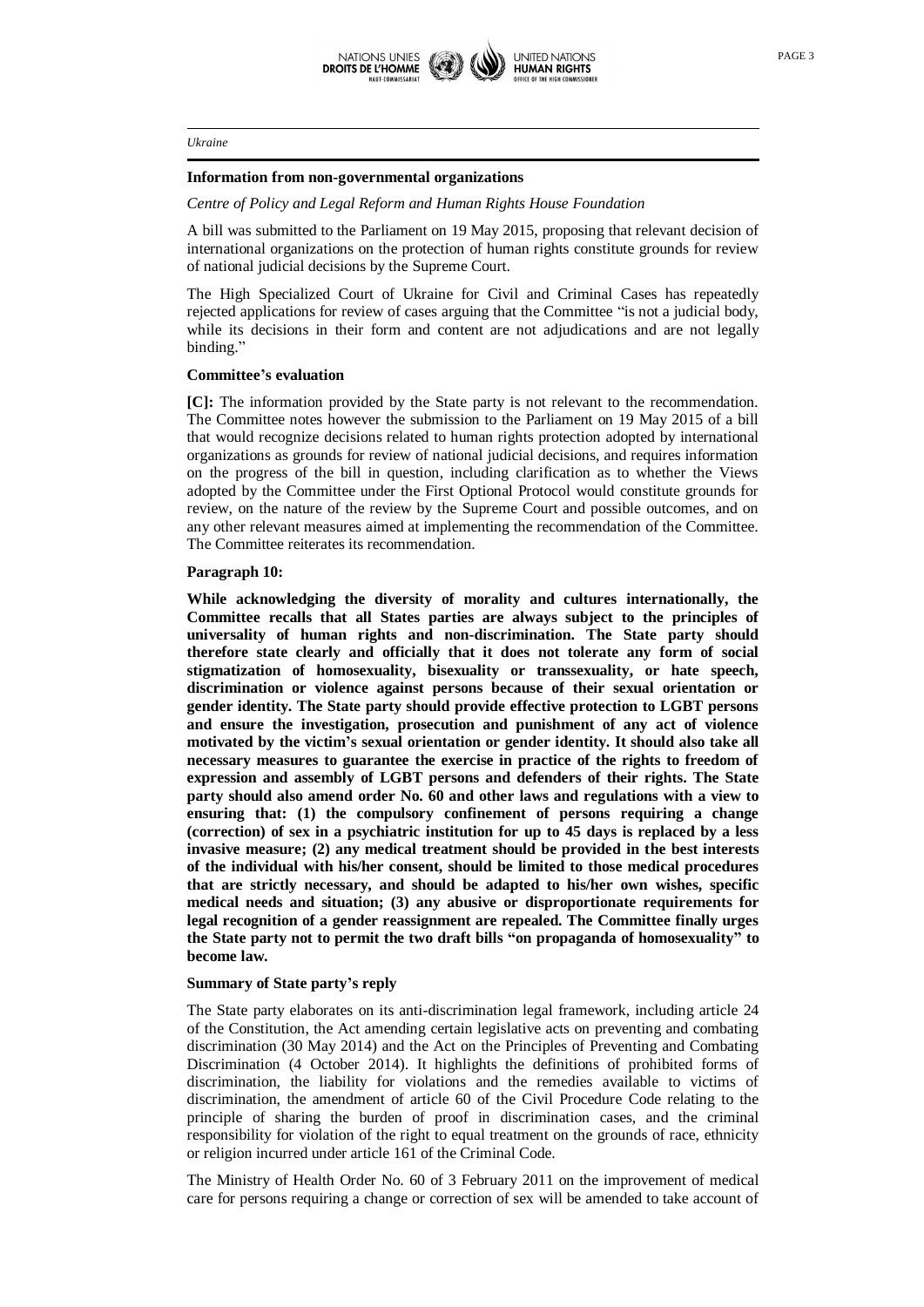

the Committee's concerns.

The draft laws on the prohibition of propaganda aimed at children to promote homosexual relations (No. 1155) and on amendments regarding protection of children's rights in a safe information environment (No. 0945) have been withdrawn and will be given no further consideration.

### **Information from non-governmental organizations**

### *No Borders Project and Human Rights House Foundation*

Cases of discrimination, hate speech and violence against LGBT community remain quite widespread and unaddressed due to improper legal classification of these crimes, unwillingness and inability of law enforcement agencies to investigate them, and underreporting because of mistrust and fears of re-victimization and disclosure of victims' sexual orientation.

Ministry of Health Order No. 60 of 3 February 2011 was still in effect but provided for compulsory inpatient psychiatric examination for up to one month rather than 45 days. The Action Plan on Implementation of the National Strategy for Human Rights for the period until 2020 provides for the elaboration and approval by 2018 of a new procedure for providing medical care to persons requiring change (correction) of sex that would clearly define medical and legal aspects. The creation of the working group required to monitor the situation in the country and to study international practice in this regard was pending.

Draft law No.1155 was withdrawn on 15 April 2014 and there were suggestions to also withdraw the draft law No. 0945.

As to positive steps, a law was adopted on 12 November 2015 prohibiting discrimination at work including on the grounds of gender identity and sexual orientation.

# **Committee's evaluation**

**[B]:** The Committee appreciates the information on the anti-discrimination legal framework. It regrets however that the State party provided no concrete information on the implementation of the Committee's recommendation to combat hate speech, discrimination or violence against LGBT persons. Information is therefore required on measures taken to: (a) state clearly and officially that the State does not tolerate any form of social stigmatization of homosexuality, bisexuality or transsexuality, or hate speech, discrimination or violence against persons because of their sexual orientation or gender identity; (b) provide specific training to law enforcement officers, prosecutors and judges on how to deal with violence motivated by sexual orientation or gender identity; (c) investigate and sanction potential discrimination, hate speech and acts of violence motivated by a person's sexual orientation or gender identity (please provide relevant statistics since 2014); (d) guarantee the freedom of expression and association of LGBT persons and defenders of their rights in practice.

**[B]:** The Committee welcomes the explicit prohibition of discrimination on the grounds of sexual orientation and gender identity in the workplace introduced by the law of 12 November 2015. It requires further information on the progress made in amending the Ministry of Health Order No. 60 of 3 February 2011 on the improvement of medical care for persons requiring a change or correction of sex, including the content of any proposed or adopted regulations and their compatibility with the Covenant.

The Committee requires confirmation that the bill No. 0945 has been withdrawn.

### **Paragraph 15:**

**The State party should reinforce its measures to eradicate torture and ill-treatment, ensure that such acts are promptly, thoroughly, and independently investigated, that perpetrators of acts of torture and ill-treatment are prosecuted in a manner commensurate with the gravity of their acts, and that victims are provided with effective remedies, including appropriate compensation. As a matter of priority, the State party should establish a genuinely independent complaints mechanism to deal with cases of alleged torture or ill-treatment. It should also amend its Criminal**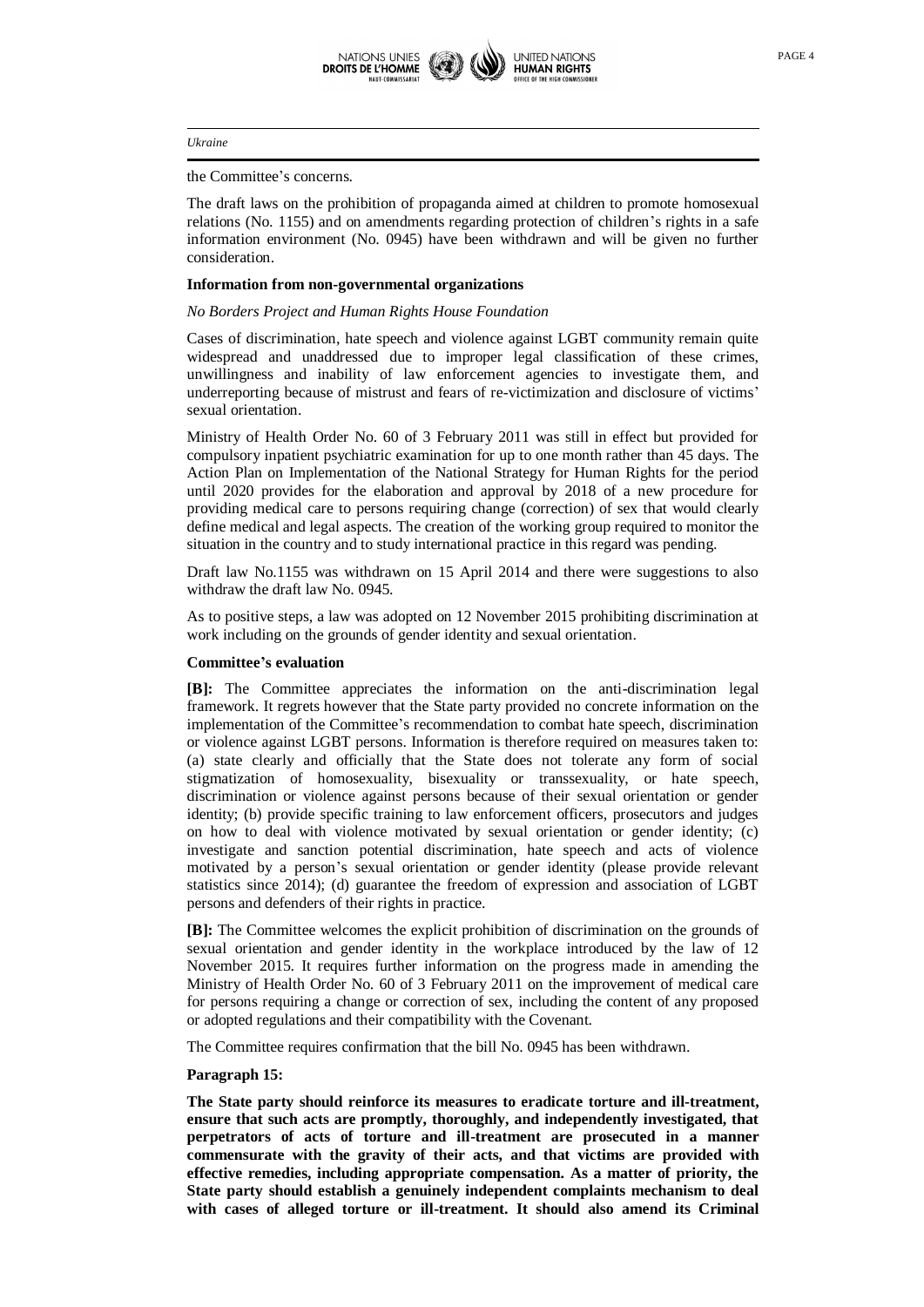

# **Procedure Code to provide for mandatory video recording of interrogations, and pursue its efforts towards equipping places of deprivation of liberty with video recording devices with a view to discouraging any use of torture or ill-treatment.**

### **Summary of State party's reply**

The State party refers to the prohibition of torture in article 28 of the Constitution and elaborates on the content of articles  $127(1)$  and  $365(1)$  of the Criminal Code that provide for criminal liability for torture and for abuse of power or official authority, respectively. It highlights the provisions of the Criminal Procedure Code on pretrial investigations, judicial control of detention, safeguards against unlawful and arbitrary detention and access to legal assistance, and describes the procedure for investigating allegations of use of force by law enforcement officials. The State party provides information on monitoring of penitentiary institutions by the Public Council set up by the State Prison Service, the national preventive mechanism and the Commission for State Policy on Criminal Enforcement.

Article 107 of the Criminal Procedure Code permits video recording of interrogations and such decision is taken by the person responsible for the proceedings. Video recording is mandatory if requested by participants in the proceedings. A suspect or accused person has the right, subject to some exceptions, to use a technical device to record any proceedings in which he or she is involved (article  $42(3)(11)$  of the Criminal Procedure Code), and article 224(5) of the Code also permits photographing or making audio or video recordings of proceedings.

No further amendments to the Criminal Procedure Code are necessary.

### **Information from non-governmental organizations**

### *Ukrainian Helsinki Human Rights Union and Human Rights House Foundation*

Torture and ill-treatment of persons deprived of liberty remains a systematic problem despite some progress in combatting them. NGOs note some positive developments, including the Criminal Procedure Code of 2012; the police reform; a quite effective national preventive mechanism; the amendments to the Criminal Procedure Code concerning the legal status of convicts; and the National Human Rights Strategy of 25 August 2015 containing a plan of action on combating torture and ill-treatment.

The crime of torture is still classified in the majority of cases as abuse of power or official position (article 364 of the Criminal Code), abuse of power or authority by a law enforcement officer (article 365) or coercion to testify (article 373). Article 127 ("Torture") of the Criminal Code does not provide for direct responsibility of officials for torture and, as a rule, this article is not applied as a corroborate classification. Torture also remains a crime of medium gravity punishable under article 127 with imprisonment of up to five years; in practice such a sanction translates into two to three years of imprisonment or often a conditional sentence. The existence of several articles that contain similar elements of the crime promotes ambiguity in interpretation, classification and punishment of torture and illtreatment.

Investigations into complaints of ill treatment are not prompt, independent and effective. The Law "On the State Bureau of Investigation" of 12 November 2015 provides for the establishment of an independent investigation mechanism for cases of torture and illtreatment by 20 November 2017, but this process has been delayed and repeatedly postponed.

Video recording of interrogations is possible under the Criminal Procedure Code, but is not mandatory. The person interrogated is not entitled to request a copy. The adoption of regulations on the use of means of surveillance and control in places of detention is provided for in the Action Plan on implementation of the National Human Rights Strategy for the period until 2020. Prison or detention facilities were mainly not equipped with video surveillance systems.

### **Committee's evaluation**

**[C]:** The Committee notes the information provided by both the State party and the NGOs,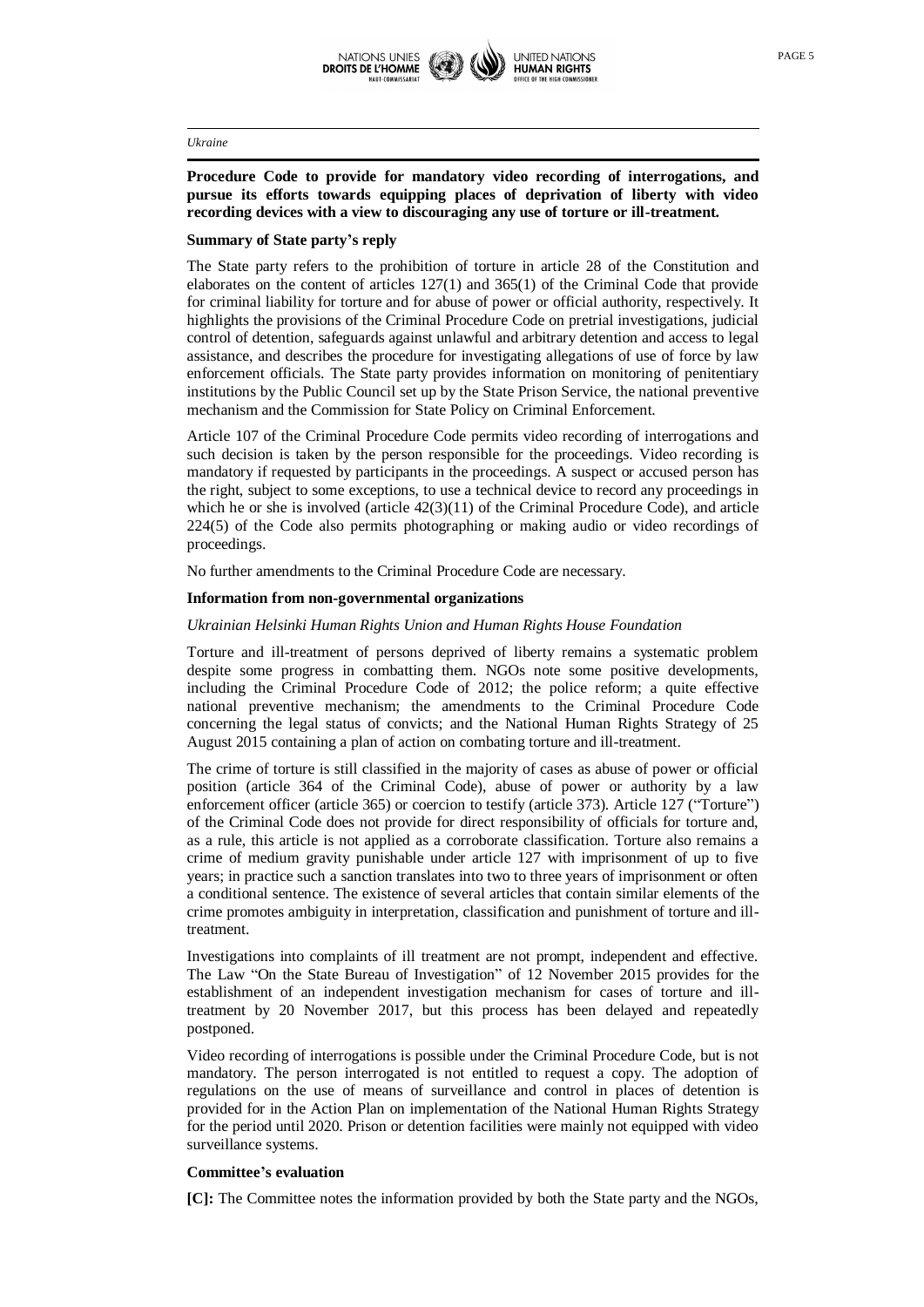

but regrets that the State party has not provided specific information in response to the Committee's concern and recommendation related to the investigation and prosecution of torture and ill-treatment in practice and to remedies provided to victims. The Committee therefore requires specific information on measures taken to ensure that acts of torture and ill-treatment are promptly, thoroughly, and independently investigated, that perpetrators are prosecuted under the appropriate criminal provisions and are sanctioned in a manner commensurate with the gravity of their acts and that victims are provided with effective remedies, including appropriate compensation.

**[B]:** The Committee notes the positive developments in combatting torture and illtreatment. However, it requires information on the implementation of the plan of action on combating torture and ill-treatment that is part of in the National Human Rights Strategy of 25 August 2015, including the development of a bill abolishing statutes of limitations for torture, the introduction of a mechanism for separate statistical reporting of torture crimes and their mandatory publication.

**[B]:** The Committee notes the timeline of 20 November 2017 for the establishment of an independent investigation mechanism for cases of torture and ill-treatment, as set out in the Law "On the State Bureau of Investigation" of 12 November 2015, and requires information on the progress made in that regard.

**[C]:** The Committee notes that recording of interrogations is still not mandatory under the criminal procedure legislation and regrets the State party's statement that no amendments to its legislation are necessary in this regard. It also regrets the lack of information on efforts to equip places of deprivation of liberty with video recording devices. The Committee requires information on the adoption of regulations on the use of means of surveillance and control in places of detention as provided for in the Action Plan on implementation of the National Human Rights Strategy for the period until 2020. The Committee reiterates its recommendation.

# **Paragraph 17:**

**The State party should ensure that judges are not subjected to any form of political influence in their decision-making and that the process of judicial administration is transparent. The State party should adopt a law providing for clear procedures and objective criteria for the promotion, suspension and dismissal of judges. It should ensure that prosecuting authorities are not involved in deciding on disciplinary actions against judges and that judicial disciplinary bodies are neither controlled by the executive branch nor affected by any political influence. The State party should ensure that prosecutions under article 365 of the Criminal Code fully comply with the requirements of the Covenant.**

## **Summary of State party's reply**

The Right to a Fair Trial Act was adopted on 12 February 2015 and aimed at establishing transparent and objective procedures for the appointment and dismissal of judges. It sets out precise grounds for judges' responsibility and various disciplinary proceedings, a different composition of the High Judicial Qualification Commission and the High Council of Justice and guarantees access to justice, including direct appeals to the Supreme Court.

The Act was referred to the Venice Commission for comments and the joint opinion of the Venice Commission and the Human Rights Directorate of the Council of Europe on the Judicial System and Status of Judges Act and on amendments to the High Council of Justice Act notes that constitutional provisions contain more serious problems affecting the independence of the judiciary than the Acts in question and amendments to the Constitution are required to bring the judicial system into line with European standards. In particular, the Verkhovna Rada should lose its role in the appointment of judges for an indefinite term and in their dismissal; the composition of the High Council of Justice should be changed to ensure that a substantial part, if not the majority, of its members are judges elected by their peers; the role of the Verkhovna Rada in lifting judges' immunities should be eliminated; and the powers of the President to establish and abolish courts must be removed.

The criminal case opened under article 365(3) of the Criminal Code against the former